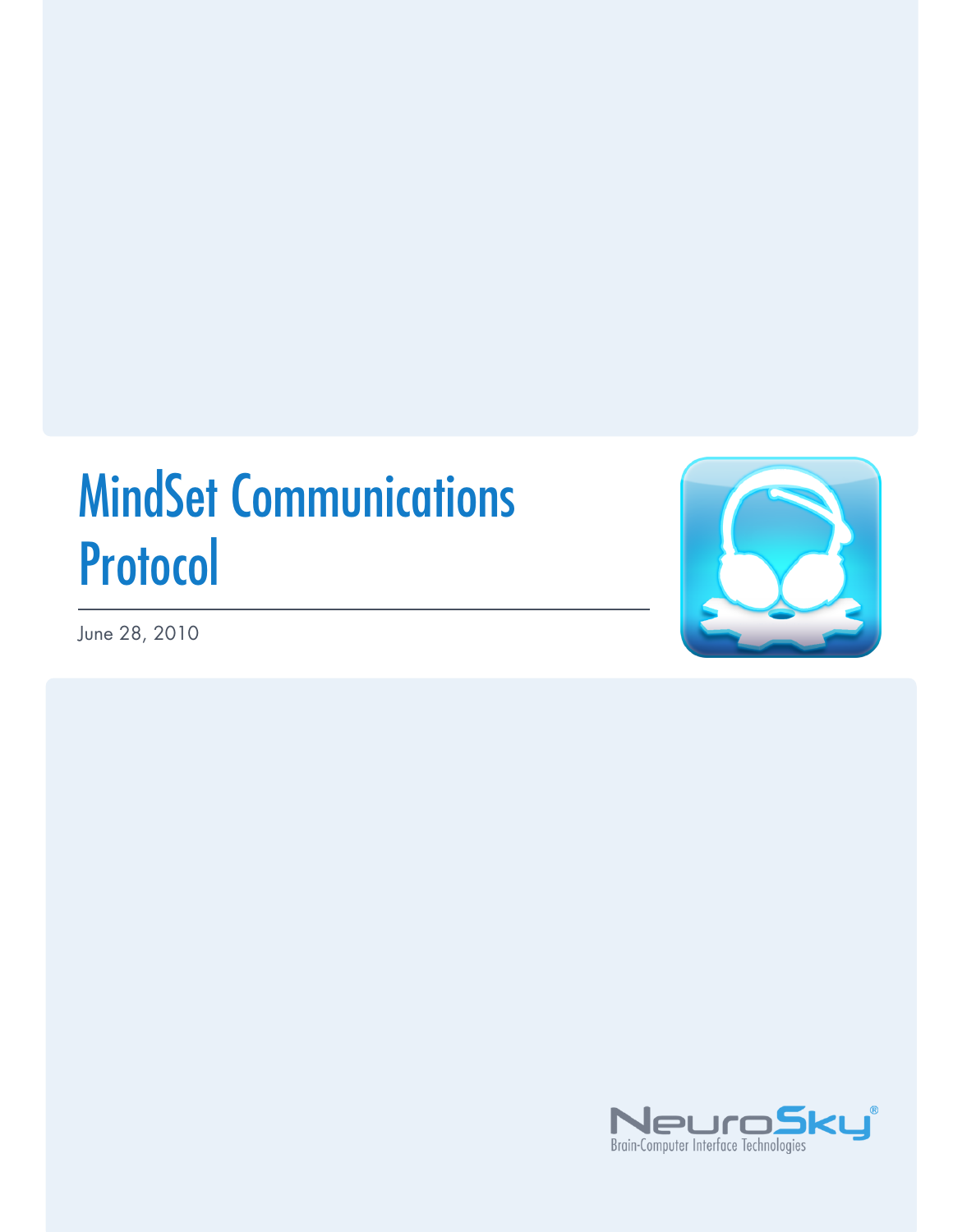The NeuroSky product families consist of hardware and software components for simple integration of this biosensor technology into consumer and industrial end-applications. All products are designed and manufactured to meet exacting consumer specifications for quality, pricing, and feature sets. NeuroSky sets itself apart by providing buildingblock component solutions that offer friendly synergies with related and complementary technological solutions.

Reproduction in any manner whatsoever without the written permission of NeuroSky Inc. is strictly forbidden. Trademarks used in this text: eSense™, ThinkGear™, MDT™, NeuroBoy™and NeuroSky™are trademarks of NeuroSky Inc.

**NOWARRANTIES: THE DOCUMENTATION PROVIDED IS "AS IS" WITHOUT ANY EXPRESS OR IMPLIED WARRANTY OF ANY KIND INCLUDINGWARRANTIES OF MERCHANTABIL-ITY, NONINFRINGEMENT OF INTELLECTUAL PROPERTY, INCLUDING PATENTS, COPYRIGHTS OR OTHERWISE, OR FITNESS FOR ANY PARTICULAR PURPOSE. IN NO EVENT SHALL NEUROSKY OR ITS SUPPLIERS BE LIABLE FOR ANY DAMAGESWHATSOEVER (INCLUDING,WITHOUT LIMITATION, DAMAGES FOR LOSS OF PROFITS, BUSINESS INTERRUPTION, COST OF REPLACEMENT GOODS OR LOSS OF OR DAMAGE TO INFORMATION) ARISING OUT OF THE USE OF OR INABILITY TO USE THE DOCUMENTA-TION PROVIDED, EVEN IF NEUROSKY HAS BEEN ADVISED OF THE POSSIBILITY OF SUCH DAMAGES. , SOME OF THE ABOVE LIMITATIONS MAY NOT APPLY TO YOU BECAUSE SOME JURISDICTIONS PROHIBIT THE EXCLUSION OR LIMITATION OF LIABILITY FOR CONSEQUENTIAL OR INCIDENTAL DAMAGES.**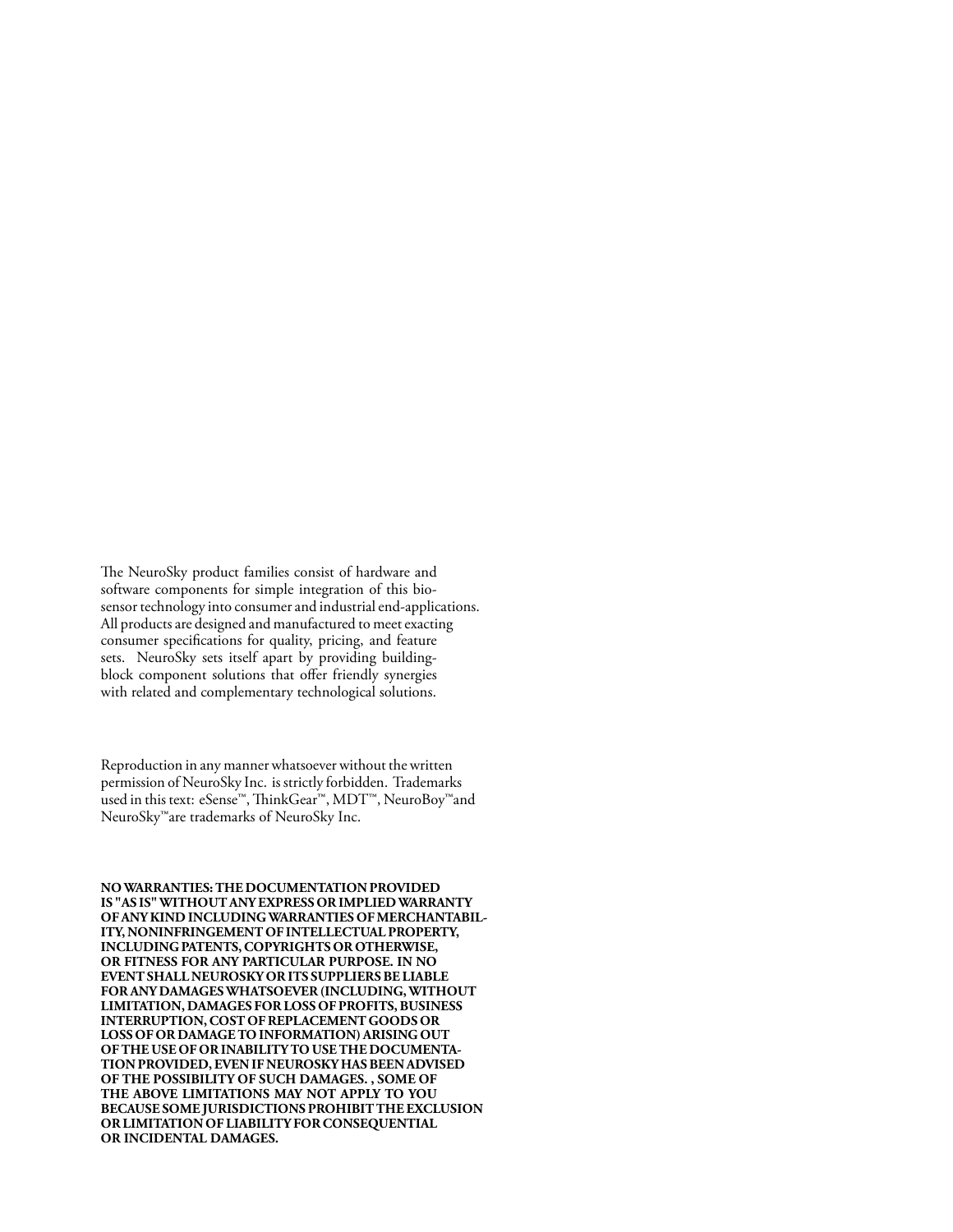## **Contents**

| <b>Introduction</b>                                        |
|------------------------------------------------------------|
| <b>Bluetooth Interface</b>                                 |
| ThinkGear Data Values                                      |
|                                                            |
|                                                            |
|                                                            |
|                                                            |
|                                                            |
|                                                            |
|                                                            |
| <b>ThinkGear Packets</b>                                   |
|                                                            |
|                                                            |
|                                                            |
|                                                            |
|                                                            |
|                                                            |
| CODE Definitions Table                                     |
|                                                            |
|                                                            |
| Step-By-Step Guide to Parsing DataRows in a Packet Payload |
|                                                            |
|                                                            |
|                                                            |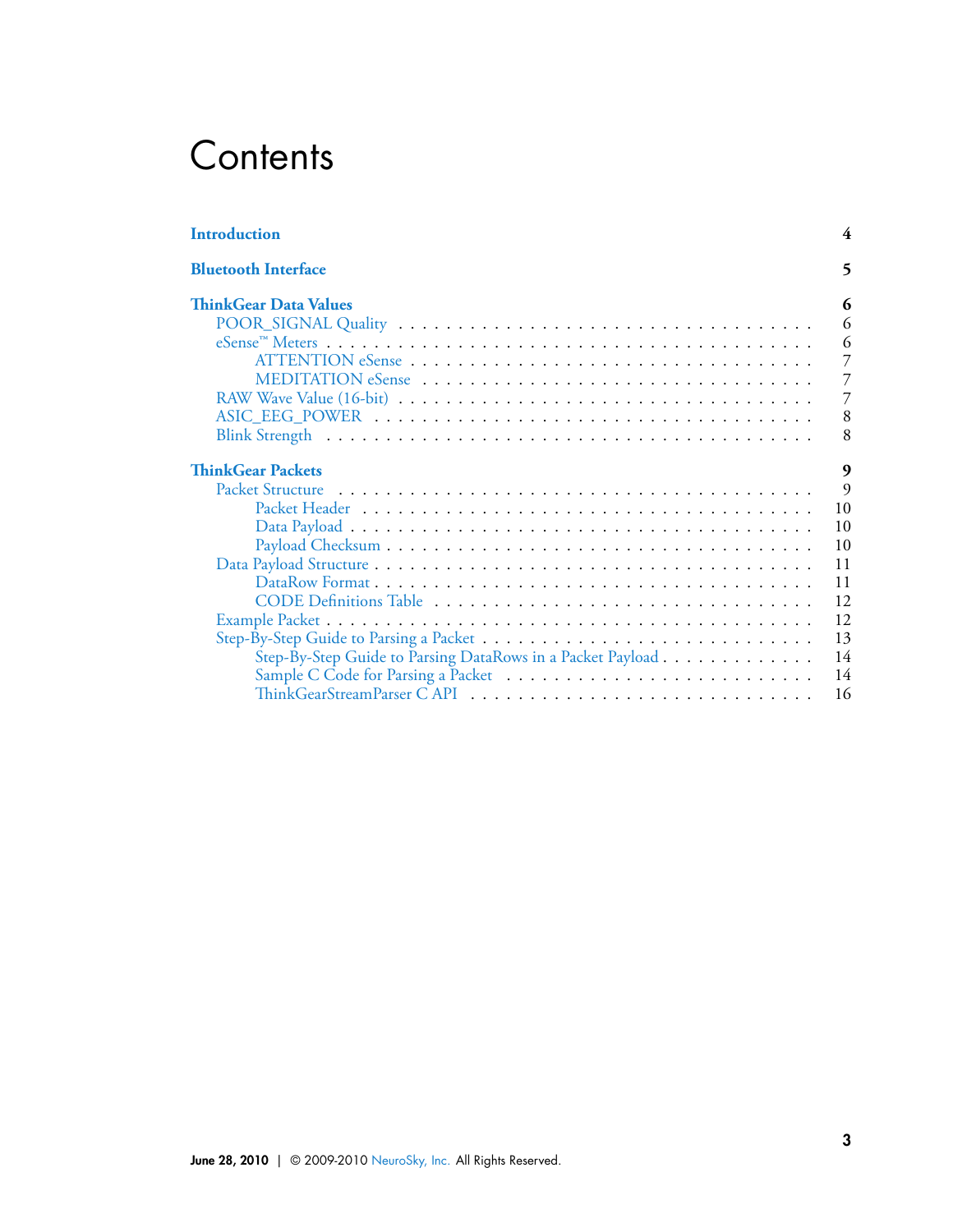## <span id="page-3-0"></span>**Introduction**

ThinkGear<sup>™</sup> is the technology inside every NeuroSky product or partner product that enables a device to interface with the user's brainwaves. ThinkGear includes the sensor that touches the forehead, the contact and reference points located on the ear pad, and the onboard chip that processes all of the data and provides this data to software and applications in digital form. Both the raw brainwaves and the eSense Meters (Attention and Meditation) are calculated on the ThinkGear chip.

The MindSet™ headset incorporates ThinkGear technology in a convenient, stylish headset form factor, complete with Bluetooth audio and microphone.

This MindSet Communications Protocol document defines, in detail, how to communicate with the MindSet. In particular, it describes:

- How to **connect** to the Bluetooth serial data stream to receive a stream of bytes.
- How to **parse** the serial data stream of bytes to reconstruct the various types of brainwave data sent by the MindSet
- How to *interpret and use* the various types of brainwave data that are sent from the ThinkGear (including Attention, Meditation, and signal quality data) in a BCI application

The Th[inkGear Data Values](#page-5-0) chapter defines the types of Data Values that can be reported by ThinkGear in a MindSet. It is highly recommended that you read this section to familiarize yourself with which kinds of Data Values are (and aren't) available from MindSet before continuing to later chapters.

The Th[inkGear Packets](#page-8-0) chapter describes the ThinkGear Packet format used to deliver the ThinkGear Data Values over the serial I/O stream.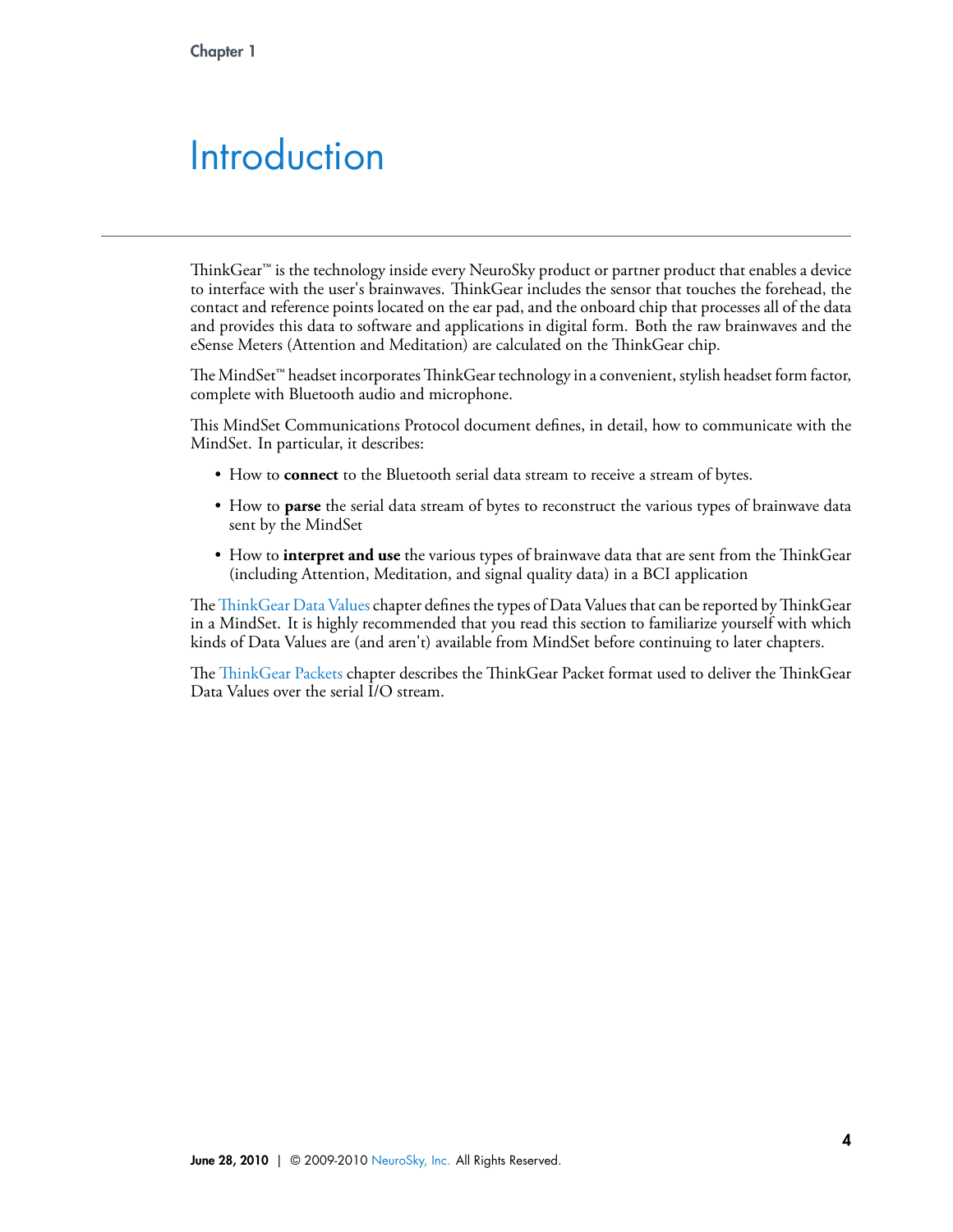## <span id="page-4-0"></span>Bluetooth Interface

The MindSet transmits Th[inkGear Data Values](#page-5-0), encoded within Th[inkGear Packets,](#page-8-0) as a serial stream of bytes over Bluetooth via a standard Bluetooth **Serial Port Proíle (SPP)**:

- Bluetooth Profile: Serial Port Profile (SPP)
- Baud Rate: 57600
- Authentication key: 0000

Please refer to the MindSet Quick Start Guide and/or MindSet Instruction Manual that accompanied your MindSet for instructions on how to pair the MindSet to your Windows or Mac computer via SPP using Bluetooth drivers and Bluetooth stacks available for those platforms. For information on pairing the MindSet via SPP on other platforms, please refer to your platform's documentation, and to the SPP specifications that can be found on the Web.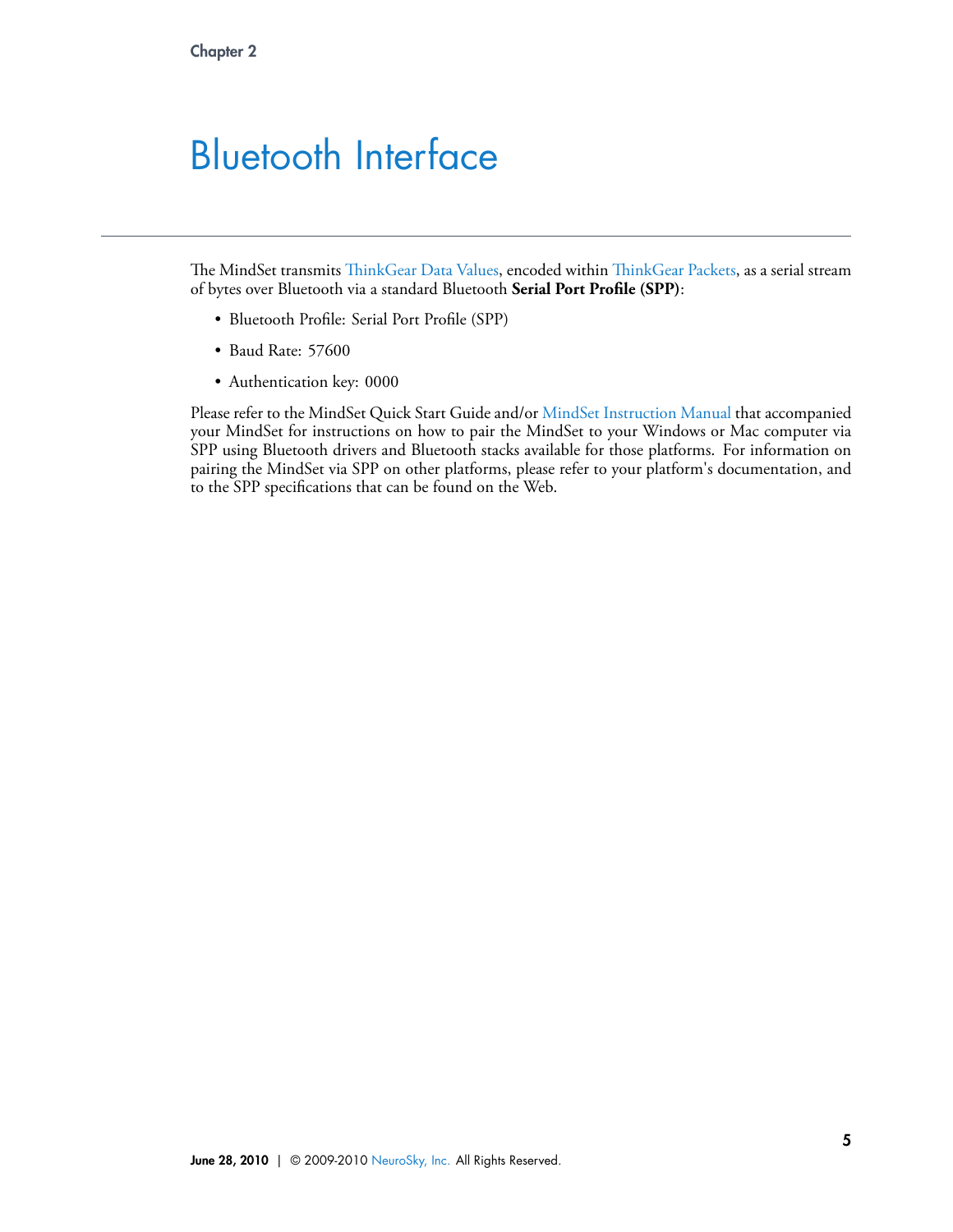## <span id="page-5-0"></span>ThinkGear Data Values

## POOR\_SIGNAL Quality

<span id="page-5-1"></span>This unsigned one-byte integer value describes how poor the signal measured by the ThinkGear is. It ranges in value from 0 to 200. Any non-zero value indicates that some sort of noise contamination is detected. The higher the number, the more noise is detected. A value of 200 has a special meaning, specifically that the ThinkGear contacts are not touching the user's skin.

This value is typically output every second, and indicates the poorness of the most recent measurements.

Poor signal may be caused by a number of different things. In order of severity, they are:

- Sensor, ground, or reference contacts not being on a person's head (i.e. when nobody is wearing the ThinkGear).
- Poor contact of the sensor, ground, or reference contacts to a person's skin (i.e. hair in the way, or headset which does not properly ët a person's head, or headset not properly placed on the head).
- Excessive motion of the wearer (i.e. moving head or body excessively, jostling the headset).
- Excessive environmental electrostatic noise (some environments have strong electric signals or static electricity buildup in the person wearing the sensor).
- Excessive non-EEG biometric noise (i.e. EMG, EKG/ECG, EOG, etc)

A certain amount of noise is unavoidable in normal usage of ThinkGear, and both NeuroSky's filtering technology and eSense™ algorithm have been designed to detect, correct, compensate for, account for, and tolerate many types of non-EEG noise. Most typical users who are only interested in using the eSense values, such as Attention and Meditation, do not need to worry too much about the POOR\_SIGNAL Quality value, except to note that the Attention and Meditation values will not be updated while POOR\_SIGNAL is detected. The POOR\_SIGNAL Quality value is more useful to some applications which need to be more sensitive to noise (such as some medical or research applications), or applications which need to know right away when there is even minor noise detected.

<span id="page-5-2"></span>By default, output of this Data Value is enabled. It is typically output once a second.

## eSense™ Meters

For all the different types of eSenses (i.e. Attention, Meditation), the meter value is reported on a relative eSense scale of 1 to 100. On this scale, a value between 40 to 60 at any given moment in time is considered "neutral", and is similar in notion to "baselines" that are established in conventional EEG measurement techniques (though the method for determining a ThinkGear baseline is proprietary and may differ from conventional EEG). A value from 60 to 80 is considered "slightly elevated", and may be interpreted as levels being possibly higher than normal (levels of Attention or Meditation that may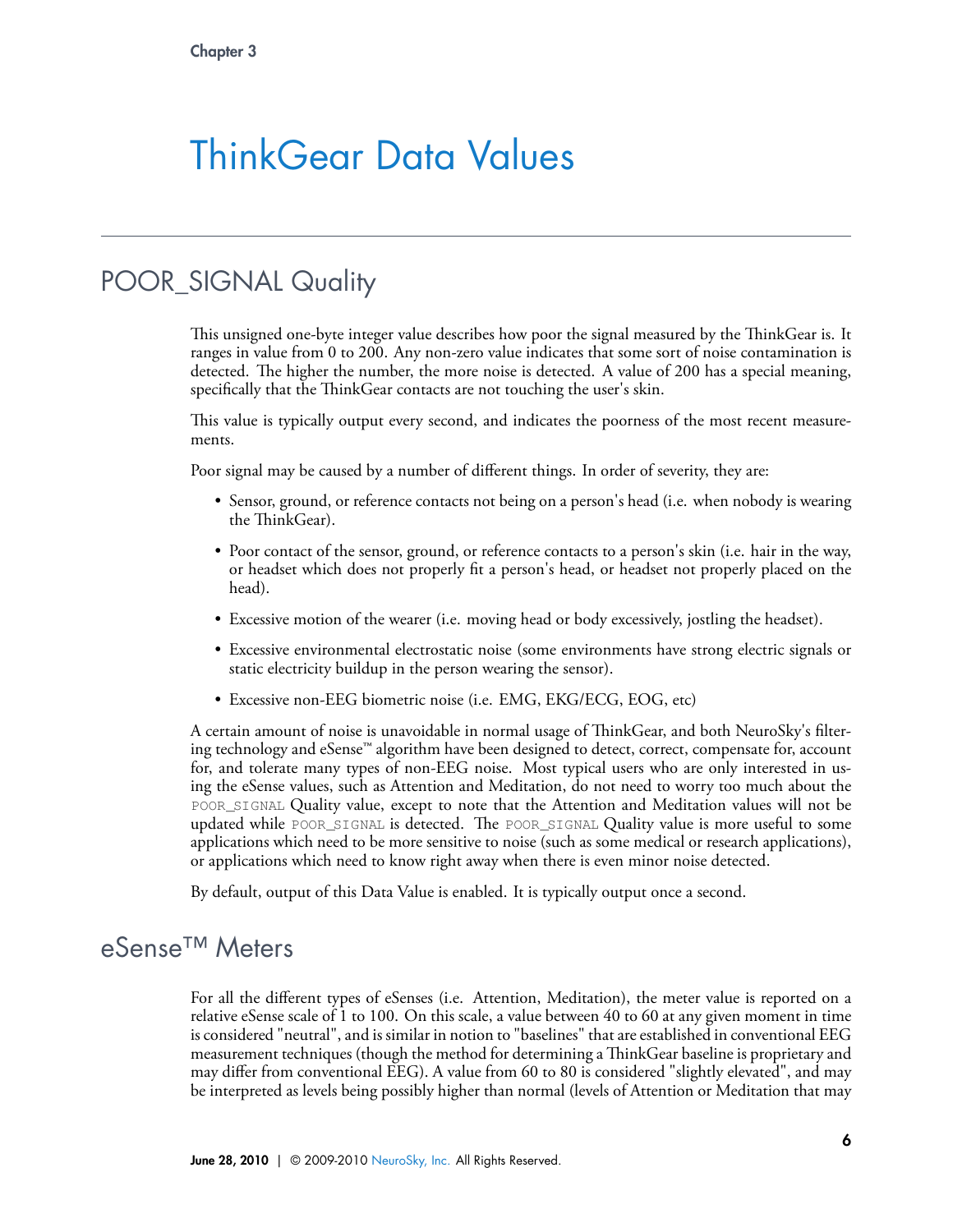be higher than normal for a given person). Values from 80 to 100 are considered "elevated", meaning they are strongly indicative of heightened levels of that eSense.

Similarly, on the other end of the scale, a value between 20 to 40 indicates "reduced" levels of the eSense, while a value between 1 to 20 indicates "strongly lowered" levels of the eSense. These levels may indicate states of distraction, agitation, or abnormality, according to the opposite of each eSense.

An eSense meter value of 0 is a special value indicating the ThinkGear is unable to calculate an eSense level with a reasonable amount of reliability. This may be (and usually is) due to excessive noise as described in the POOR\_SIGNAL Quality section above.

The reason for the somewhat wide ranges for each interpretation is that some parts of the eSense algorithm are dynamically learning, and at times employ some "slow-adaptive" algorithms to adjust to natural fluctuations and trends of each user, accounting for and compensating for the fact that EEG in the human brain is subject to normal ranges of variance and fluctuation. This is part of the reason why ThinkGear sensors are able to operate on a wide range of individuals under an extremely wide range of personal and environmental conditions while still giving good accuracy and reliability. Developers are encouraged to further interpret and adapt these guideline ranges to be ëne-tuned for their application (as one example, an application could disregard values below 60 and only react to values between 60-100, interpreting them as the onset of heightened attention levels).

### <span id="page-6-0"></span>ATTENTION eSense

This unsigned one-byte value reports the current eSense Attention meter of the user, which indicates the intensity of a user's level of mental "focus" or "attention", such as that which occurs during intense concentration and directed (but stable) mental activity. Its value ranges from 0 to 100. Distractions, wandering thoughts, lack of focus, or anxiety may lower the Attention meter levels. See [eSense\texttrademark Meters](#page-5-2) above for details about interpreting eSense levels in general.

By default, output of this Data Value is enabled. It is typically output once a second.

### <span id="page-6-1"></span>MEDITATION eSense

This unsigned one-byte value reports the current eSense Meditation meter of the user, which indicates the level of a user's mental "calmness" or "relaxation". Its value ranges from 0 to 100. Note that Meditation is a measure of a person's **mental** levels, not **physical** levels, so simply relaxing all the muscles of the body may not immediately result in a heightened Meditation level. However, for most people in most normal circumstances, relaxing the body often helps the mind to relax as well. Meditation is related to reduced activity by the active mental processes in the brain, and it has long been an observed effect that closing one's eyes turns off the mental activities which process images from the eyes, so closing the eyes is often an effective method for increasing the Meditation meter level. Distractions, wandering thoughts, anxiety, agitation, and sensory stimuli may lower the Meditation meter levels. See "eSense Meters" above for details about interpreting eSense levels in general.

<span id="page-6-2"></span>By default, output of this Data Value is enabled. It is typically output once a second.

## RAW Wave Value (16-bit)

This Data Value consists of two bytes, and represents a single raw wave sample. Its value is a signed 16-bit integer that ranges from -32768 to 32767. The first byte of the Value represents the high-order bits of the twos-compliment value, while the second byte represents the low-order bits. To reconstruct the full raw wave value, simply shift the first byte left by 8 bits, and bitwise-or with the second byte: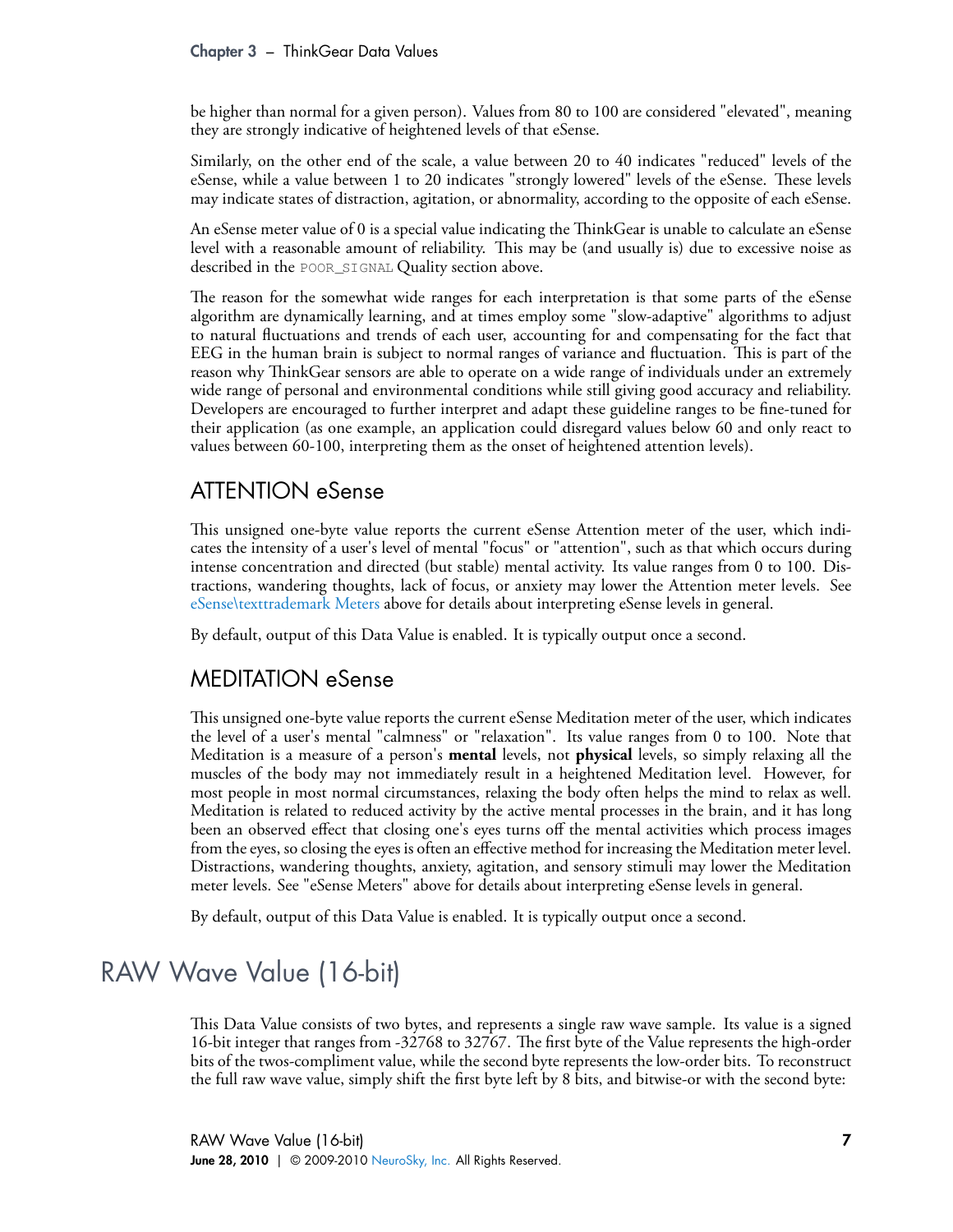**Chapter 3** – ThinkGear Data Values

short raw =  $(Value[0] << 8)$  | Value[1];

where Value[0] is the high-order byte, and Value[1] is the low-order byte.

In systems or languages where bit operations are inconvenient, the following arithmetic operations may be substituted instead:

```
raw = Value[0] *256 + Value[1];
if( raw >= 32768 ) raw = raw - 65536;
```
where raw is of any signed number type in the language that can represent all the numbers from -32768 to 32767.

Each ThinkGear model reports its raw wave information in only certain areas of the full -32768 to 32767 range. For example, MindSet reports raw waves that fall between approximately -2048 to 2047.

<span id="page-7-0"></span>By default, output of this Data Value is enabled, and is outputed 512 times a second, or approximately once every 2ms.

### ASIC\_EEG\_POWER

This Data Value represents the current magnitude of 8 commonly-recognized types of EEG (brainwaves). This Data Value is output as a series of eight 3-byte unsigned integers in little-endian format. The eight EEG powers are output in the following order: delta  $(0.5 - 2.75)$ Hz), theta  $(3.5 - 1.5)$ 6.75Hz), low-alpha (7.5 - 9.25Hz), high-alpha (10 - 11.75Hz), low-beta (13 - 16.75Hz), high-beta  $(18 - 29.75)$  Hz, low-gamma  $(31 - 39.75)$  Hz, and mid-gamma  $(41 - 49.75)$  Hz. These values have no units and therefore are only meaningful compared to each other and to themselves, to consider relative quantity and temporal fluctuations.

<span id="page-7-1"></span>By default, output of this Data Value is enabled, and is typically output once a second.

### Blink Strength

This unsigned one byte value reports the intensity of the user's most recent eye blink. Its value ranges from 1 to 255 and it is reported whenever an eye blink is detected. The value indicates the relative intensity of the blink, and has no units.

**Note:** This data value is currently only available via the TGCD and TGC APIs. It is not directly available as output from any current ThinkGear hardware. For TGCD, see the TG\_DATA\_BLINK\_STRENGTH data type for use with the TG\_GetValueStatus() and TG\_GetValue() functions.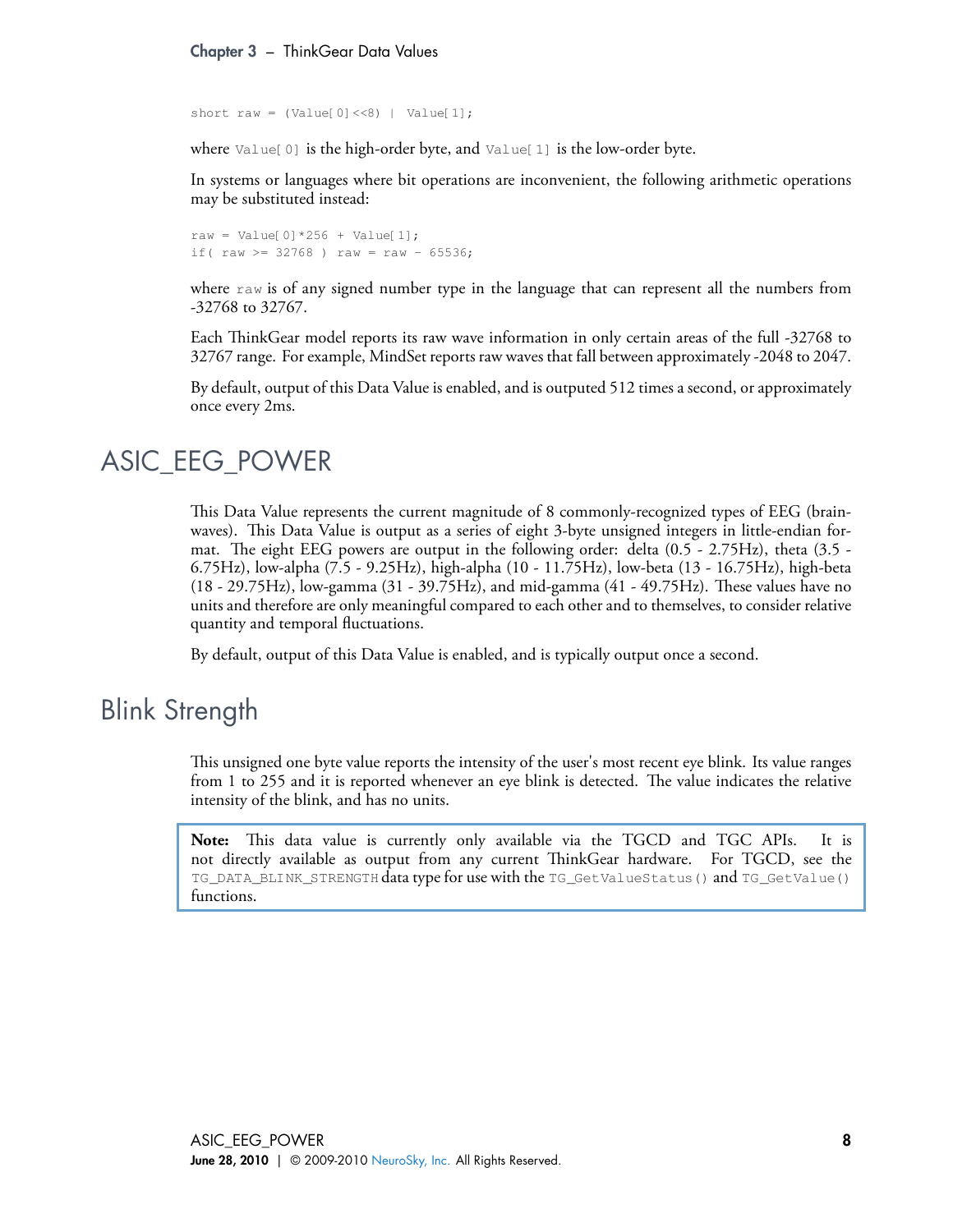## <span id="page-8-0"></span>ThinkGear Packets

ThinkGear components deliver their digital data as an asynchronous serial stream of bytes. The serial stream must be parsed and interpreted as ThinkGear Packets in order to properly extract and interpret the Th[inkGear Data Values](#page-5-0) described in the chapter above.

A ThinkGear Packet is a packet format consisting of 3 parts:

- 1. Packet Header
- 2. Packet Payload
- 3. Payload Checksum

ThinkGear Packets are used to deliver Data Values (described in the previous chapter) from a ThinkGear module to an arbitrary receiver (a PC, another microprocessor, or any other device that can receive a serial stream of bytes). Since serial I/O programming APIs are different on every platform, operating system, and language, it is outside the scope of this document (see your platform's documentation for serial I/O programming). This chapter will only cover how to interpret the serial stream of bytes into ThinkGear Packets, Payloads, and finally into the meaningful Data Values described in the previous chapter.

The Packet format is designed primarily to be robust and flexible: Combined, the Header and Checksum provide data stream synchronization and data integrity checks, while the format of the Data Payload ensures that new data fields can be added to (or existing data fields removed from) the Packet in the future without breaking any Packet parsers in any existing applications/devices. This means that any application that implements a ThinkGear Packet parser properly will be able to use newer models of ThinkGear modules most likely without having to change their parsers or application at all, even if the newer ThinkGear hardware includes new data fields or rearranges the order of the data fields.

## Packet Structure

<span id="page-8-1"></span>Packets are sent as an asynchronous serial stream of bytes. The transport medium may be UART, serial COM, USB, bluetooth, file, or any other mechanism which can stream bytes.

Each Packet begins with its Header, followed by its Data Payload, and ends with the Payload's Checksum Byte, as follows:

| [SYNC] [SYNC] [PLENGTH] [PAYLOAD] [CHKSUM]                                                                                                        |  |
|---------------------------------------------------------------------------------------------------------------------------------------------------|--|
| $\land \land \land \land \land \land \land$ (Header) $\land \land \land \land \land \land$ (Payload) $\land \land \land \land$ (Checksum) $\land$ |  |

The  $[$  PAYLOAD...] section is allowed to be up to 169 bytes long, while each of  $[$  SYNC],  $[$  PLENGTH], and  $[CHKSUM]$  are a single byte each. This means that a complete, valid Packet is a minimum of 4 bytes long (possible if the Data Payload is zero bytes long, i.e. empty) and a maximum of 173 bytes long (possible if the Data Payload is the maximum 169 bytes long).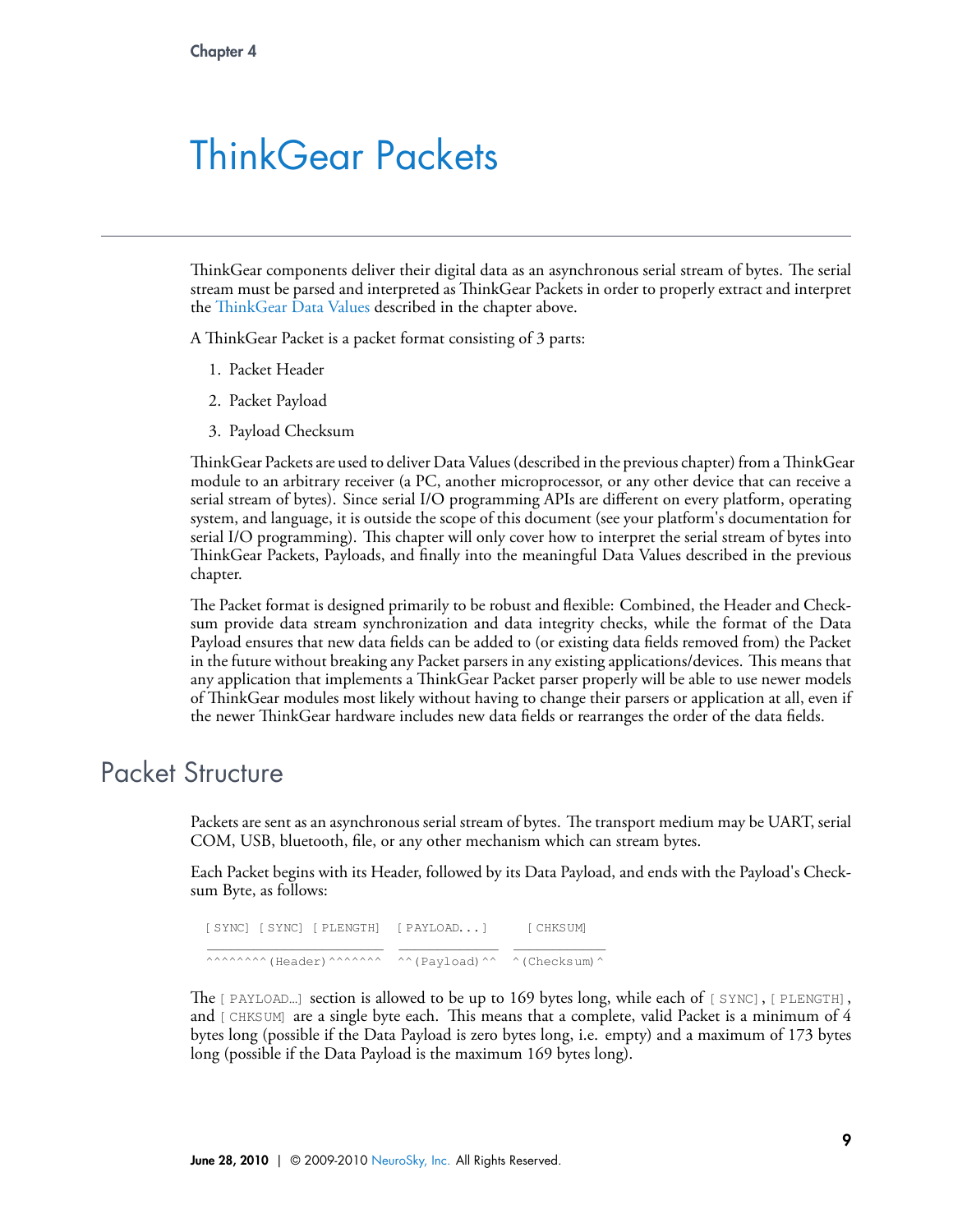A procedure for properly parsing ThinkGear Packets is given below in [Step-By-Step Guide to Parsing](#page-12-0) [a Packet.](#page-12-0)

#### <span id="page-9-0"></span>Packet Header

The Header of a Packet consists of 3 bytes: two synchronization [SYNC] bytes (0xAA 0xAA), followed by a [PLENGTH] (Payload length) byte:

```
[SYNC] [SYNC] [PLENGTH]
_______________________
\wedge^^^^^^^^ (Header)\wedge^^^^^^^
```
e two [SYNC] bytes are used to signal the beginning of a new arriving Packet and are bytes with the value 0xAA (decimal 170). Synchronization is two bytes long, instead of only one, to reduce the chance that [SYNC]  $(0 \times A)$  bytes occurring within the Packet could be mistaken for the beginning of a Packet. Although it is still possible for two consecutive [SYNC] bytes to appear *within* a Packet (leading to a parser attempting to begin parsing the middle of a Packet as the beginning of a Packet) the [PLENGTH] and [CHKSUM] combined ensure that such a "mis-sync'd Packet" will never be accidentally interpreted as a valid packet (see [Payload Checksum](#page-9-2) below for more details).

The [PLENGTH] byte indicates the length, in bytes, of the Packet's [Data Payload](#page-9-1) [PAYLOAD...] section, and may be any value from 0 up to 169. Any higher value indicates an error (PLENGTH TOO LARGE). Be sure to note that [PLENGTH] is the length of the Packet's **Data Payload**, NOT of the entire Packet. The Packet's complete length will always be  $[$  PLENGTH]  $+$  4.

#### <span id="page-9-1"></span>Data Payload

The Data Payload of a Packet is simply a series of bytes. The number of Data Payload bytes in the Packet is given by the [PLENGTH] byte from the Packet Header. The interpretation of the Data Payload bytes into the Th[inkGear Data Values](#page-5-0) described in Chapter 1 is defined in detail in the [Data](#page-10-0) [Payload Structure](#page-10-0) section below. Note that parsing of the Data Payload **typically should not even be attempted** until **after** the Payload Checksum Byte [CHKSUM] is veriëed as described in the following section.

### <span id="page-9-2"></span>Payload Checksum

The [CHKSUM] Byte must be used to verify the integrity of the Packet's [Data Payload](#page-9-1). The Payload's Checksum is defined as:

- 1. summing all the bytes of the Packet's [Data Payload](#page-9-1)
- 2. taking the lowest 8 bits of the sum
- 3. performing the bit inverse (one's compliment inverse) on those lowest 8 bits

A receiver receiving a Packet must use those 3 steps to calculate the checksum for the [Data Payload](#page-9-1) they received, and then compare it to the [CHKSUM] Checksum Byte received with the Packet. If the calculated payload checksum and received [CHKSUM] values do not match, the entire Packet should be discarded as invalid. If they do match, then the receiver may procede to parse the [Data Payload](#page-9-1) as described in the "Data Payload Structure" section below.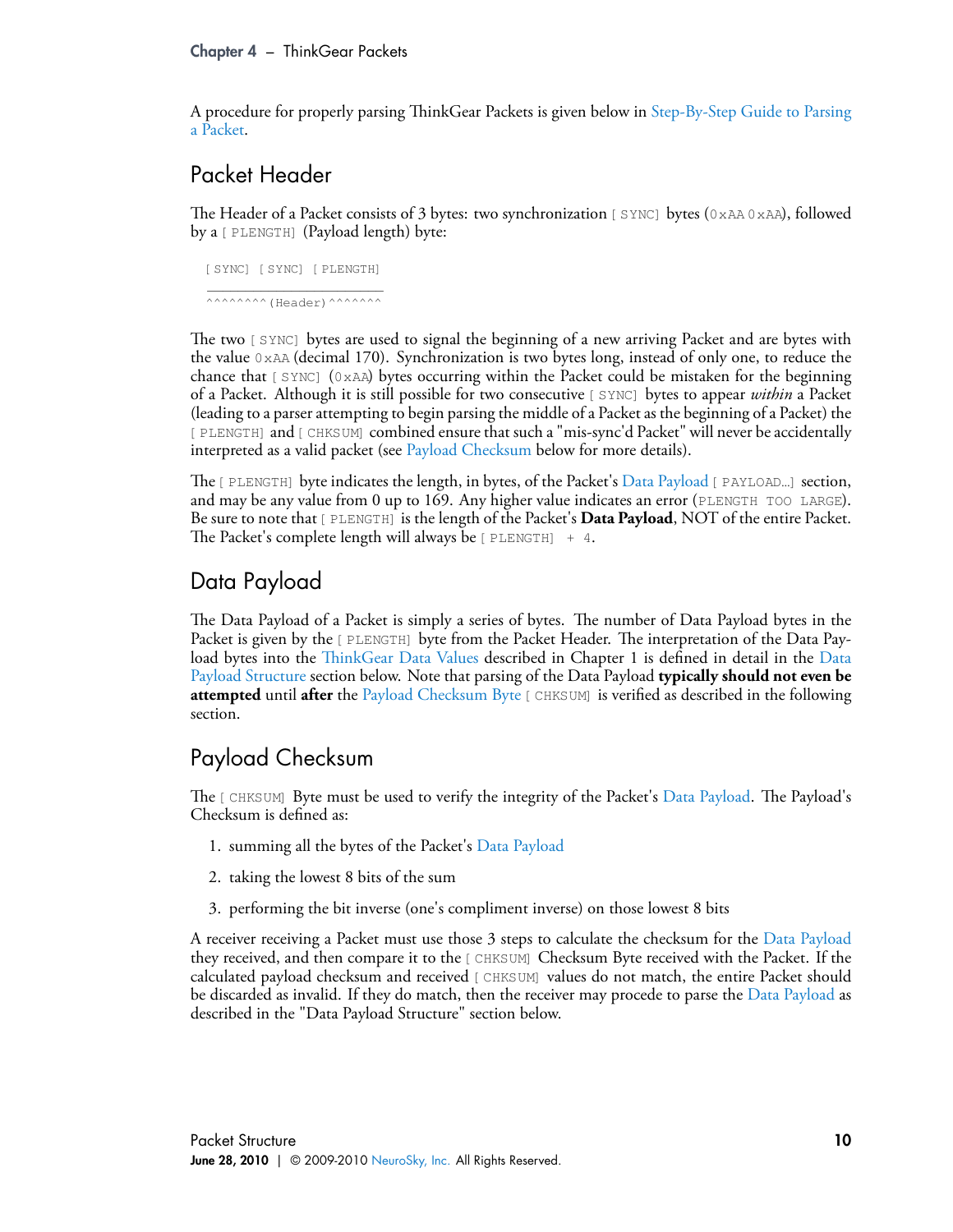## Data Payload Structure

<span id="page-10-0"></span>Once the [Checksum](#page-9-2) of a [Packet](#page-8-0) has been verified, the bytes of the [Data Payload](#page-9-1) can be parsed. The [Data Payload](#page-9-1) itself consists of a continuous series of Data Values, each contained in a series of bytes called a [DataRow.](#page-10-1) Each [DataRow](#page-10-1) contains information about what the Data Value represents, the length of the Data Value, and the bytes of the Data Value itself. Therefore, to parse a [Data Payload](#page-9-1), one must parse each [DataRow](#page-10-1) from the [Data Payload](#page-9-1), until all bytes of the [Data Payload](#page-9-1) have been parsed.

#### <span id="page-10-1"></span>DataRow Format

A DataRow consists of bytes in the following format:

```
([EXCODE]...) [CODE] ([VLENGTH]) [VALUE...]
____________________ ____________ ___________
\wedge^{\wedge\wedge\wedge}( Value Type) \wedge^{\wedge\wedge\wedge} \wedge^{\wedge} (length) \wedge^{\wedge} \wedge^{\wedge} (value) \wedge^{\wedge}
```
**Note:** Bytes in parentheses are conditional, meaning that they only appear in some DataRows, and not in others. See the following description for details.

e DataRow may begin with zero or more [EXCODE] (**Ex**tended **Code**) bytes, which are bytes with the value  $0 \times 55$ . The number of [EXCODE] bytes indicates the Extended Code Level. The Extended Code Level, in turn, is used in conjuction with the [CODE] byte to determine what type of Data Value this DataRow contains. Parsers should therefore always begin parsing a DataRow by counting the number of  $[EXCODE]$  (0x55) bytes that appear to determine the Extended Code Level of the DataRow's [CODE].

The [CODE] byte, in conjunction with the Extended Code Level, indicates the type of Data Value encoded in the DataRow. For example, at Extended Code Level 0, a  $[CODE]$  of  $0 \times 04$  indicates that the DataRow contains an eSense Attention value. For a list of deëned [CODE] meanings, see the CODE Definitions Table below. Note that the [EXCODE] byte of  $0x55$  will never be used as a [CODE] (incidentally, the  $[SYNC]$  byte of  $0 \times A$  will never be used as a  $[CODE]$  either).

If the  $\lceil$  CODE] byte is between  $0 \times 00$  and  $0 \times 7$  f, then the the  $\lceil$  VALUE...] is implied to be 1 byte long (referred to as a Single-Byte Value). **In this case, there is no [VLENGTH] byte, so the single [VALUE] byte will appear immediately after the [CODE] byte.**

If, however, the  $[CODE]$  is greater than  $0 \times 7F$ , then a  $[VLENGTH]$  ("Value Length") byte immediately follows the [CODE] byte, and this is the number of bytes in [VALUE…] (referred to as a Multi-Byte Value). These higher CODEs are useful for transmitting arrays of values, or values that cannot be fit into a single byte.

e DataRow format is deëned in this way so that any properly implemented parser will not break in the future if new CODEs representing arbitrarily long DATA… values are added (they simply ignore unrecognized CODEs, but do not break in parsing), the order of CODEs is rearranged in the Packet, or if some CODEs are not always transmitted in every Packet.

A procedure for properly parsing Packets and DataRows is given below in [Step-By-Step Guide to](#page-12-0) [Parsing a Packet](#page-12-0) and [Step-By-Step Guide to Parsing DataRows in a Packet Payload,](#page-13-0) respectively.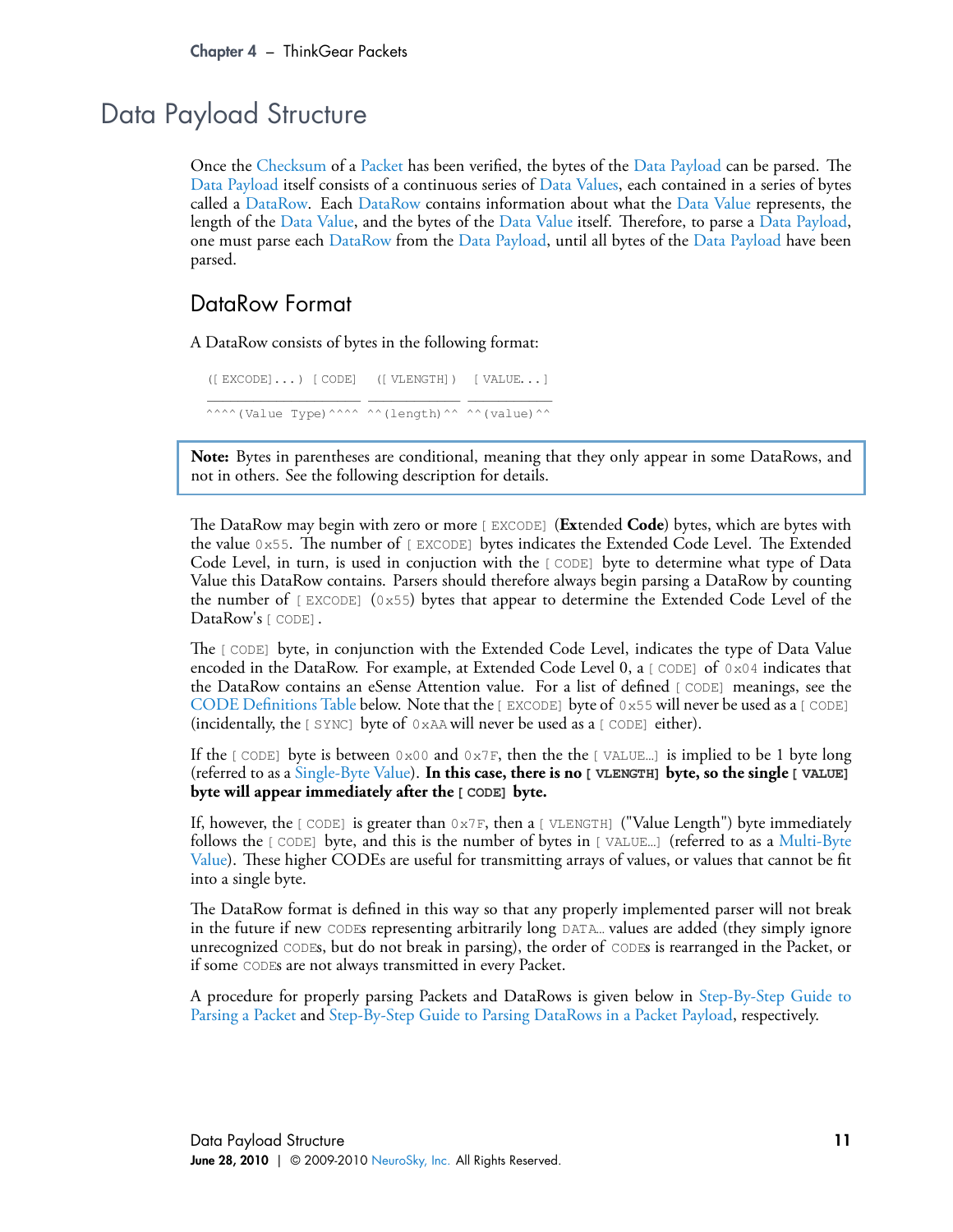#### <span id="page-11-0"></span>CODE Definitions Table

#### **Single-Byte CODEs**

| Extended |                | (Byte) |                                               |
|----------|----------------|--------|-----------------------------------------------|
|          |                |        | Code Level [CODE] [LENGTH] Data Value Meaning |
|          |                |        |                                               |
|          |                |        |                                               |
| $\Omega$ | $0 \times 02$  |        | - POOR SIGNAL Quality (0-255)                 |
| $\Omega$ | $0 \times 04$  |        | - ATTENTION eSense (0 to 100)                 |
| $\Omega$ | $0 \times 0.5$ |        | - MEDITATION eSense (0 to 100)                |
| $\Omega$ | 0x16           |        | - Blink Strength. (0-255) Sent only           |
|          |                |        | when Blink event occurs.                      |

#### **Multi-Byte CODEs**

| Extended                   |               | (Byte)            |                                                                                                                                                                                                     |
|----------------------------|---------------|-------------------|-----------------------------------------------------------------------------------------------------------------------------------------------------------------------------------------------------|
| Code Level [CODE] [LENGTH] |               | --------          | Data Value Meaning                                                                                                                                                                                  |
| 0                          | 0x80          | 2                 | RAW Wave Value: a single big-endian<br>16-bit two's-compliment signed value<br>(high-order byte followed by<br>low-order byte) (-32768 to 32767)                                                    |
| $\Omega$                   | $0 \times 83$ | 24                | ASIC_EEG_POWER: eight big-endian<br>3-byte unsigned integer values<br>representing delta, theta, low-alpha<br>high-alpha, low-beta, high-beta,<br>low-gamma, and mid-gamma EEG band<br>power values |
| Any<br>Any                 | 0x55<br>0xAA  | $\qquad \qquad -$ | NEVER USED (reserved for [EXCODE])<br>- NEVER USED (reserved for [SYNC])                                                                                                                            |

(any Extended Code Level/CODE combinations not listed in the table above have not yet been deëned, but may be added at any time in the future)

<span id="page-11-1"></span>For detailed explanations of the meanings of each type of Data Value, please refer to the chapter on Th[inkGear Data Values.](#page-5-0)

## Example Packet

The following is a typical packet. Aside from the [SYNC], [PLENGTH], and [CHKSUM] bytes, all the other bytes (bytes [ 3] to [34]) are part of the Packet's [Data Payload.](#page-9-1) Note that the [DataRows](#page-10-1) within the Payload are **not** guaranteed to appear in every Packet, nor are any DataRows that do appear guaranteed by the Packet specification to appear in any particular order.

byte: value // [CODE] Explanation [ 0]: 0xAA // [SYNC] [ 1]: 0xAA // [SYNC] [ 2]: 0x20 // [PLENGTH] (payload length) of 32 bytes [ 3]: 0x02 // [POOR\_SIGNAL] Quality [ 4]: 0x00 // No poor signal detected (0/200) [ 5]: 0x83 // [ASIC\_EEG\_POWER\_INT]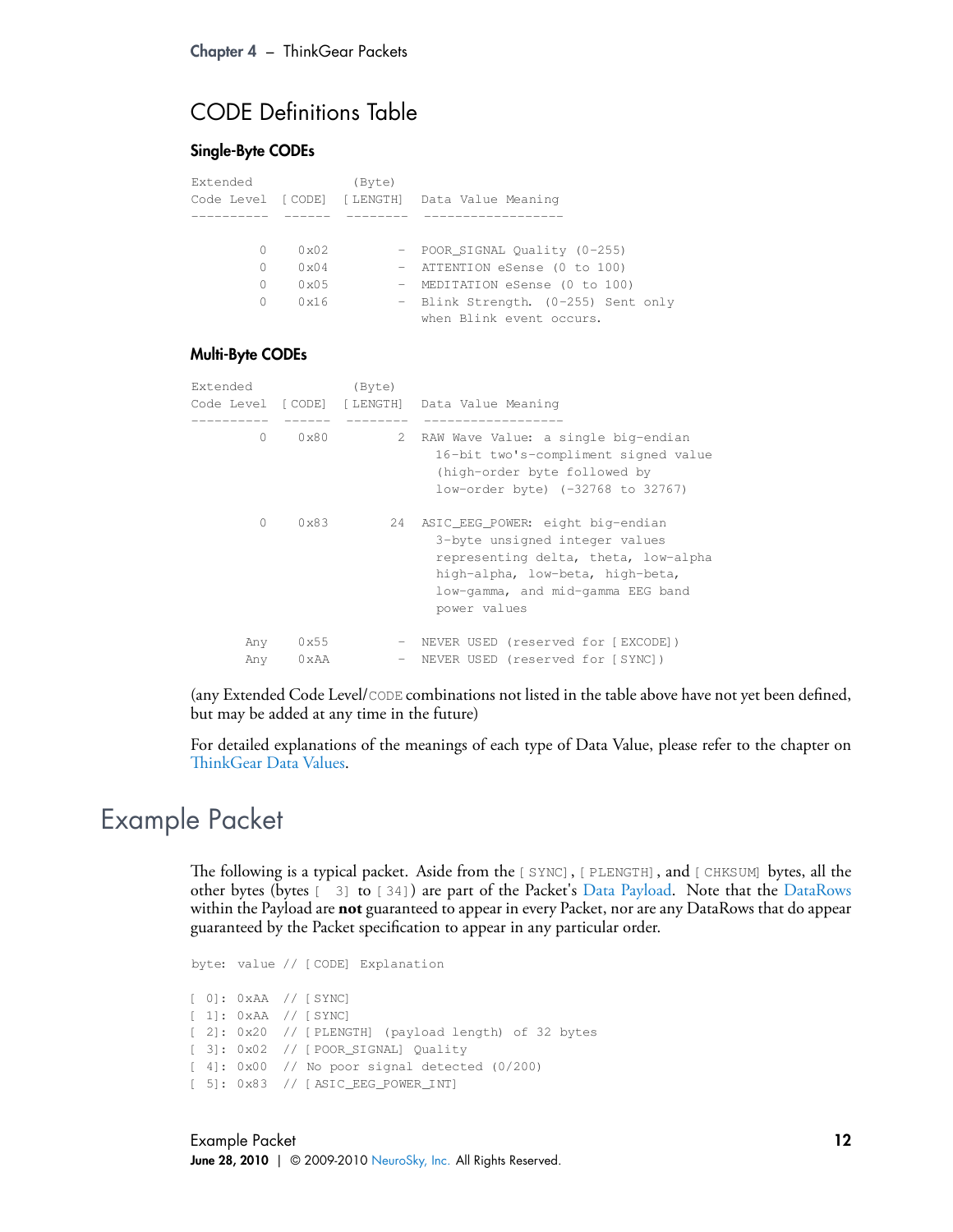```
[ 6]: 0x18 // [VLENGTH] 24 bytes
[ 7]: 0x00 // (1/3) Begin Delta bytes
[8]: 0x00 // (2/3)[ 9]: 0x94 // (3/3) End Delta bytes
[10]: 0x00 // (1/3) Begin Theta bytes
[11]: 0x00 // (2/3)
[12]: 0x42 // (3/3) End Theta bytes
[13]: 0x00 // (1/3) Begin Low-alpha bytes
[14]: 0x00 // (2/3)
[15]: 0x0B // (3/3) End Low-alpha bytes
[16]: 0x00 // (1/3) Begin High-alpha bytes
[17]: 0x00 // (2/3)
[18]: 0x64 // (3/3) End High-alpha bytes
[19]: 0x00 // (1/3) Begin Low-beta bytes
[20]: 0x00 // (2/3)
[21]: 0x4D // (3/3) End Low-beta bytes
[22]: 0x00 // (1/3) Begin High-beta bytes
[23]: 0x00 // (2/3)
[24]: 0x3D // (3/3) End High-beta bytes
[25]: 0x00 // (1/3) Begin Low-gamma bytes
[26]: 0x00 // (2/3)
[27]: 0x07 // (3/3) End Low-gamma bytes
[28]: 0x00 // (1/3) Begin Mid-gamma bytes
[29]: 0x00 // (2/3)
[30]: 0x05 // (3/3) End Mid-gamma bytes
[31]: 0x04 // [ATTENTION] eSense
[32]: 0x0D // eSense Attention level of 13
[33]: 0x05 // [MEDITATION] eSense
[34]: 0x3D // eSense Meditation level of 61
[35]: 0x34 // [CHKSUM] (1's comp inverse of 8-bit Payload sum of 0xCB)
```
## Step-By-Step Guide to Parsing a Packet

- <span id="page-12-0"></span>1. Keep reading bytes from the stream until a  $[$  SYNC] byte  $(0 \times AA)$  is encountered.
- 2. Read the next byte and ensure it is also a  $[$  SYNC] byte
	- If not a [ SYNC] byte, return to step 1.
	- Otherwise, continue to step 3.
- 3. Read the next byte from the stream as the [PLENGTH].
	- If  $[$  PLENGTH] is 170 ( $[$  SYNC]), then repeat step 3.
	- If [ PLENGTH] is greater than 170, then return to step 1 (PLENGTH TOO LARGE).
	- Otherwise, continue to step 4.
- 4. Read the next [PLENGTH] bytes of the [PAYLOAD…] from the stream, saving them into a storage area (such as an unsigned char payload[256] array). Sum up each byte as it is read by incrementing a checksum accumulator (checksum  $+=$  byte).
- 5. Take the lowest 8 bits of the checksum accumulator and invert them. Here is the C code:

```
checksum \&= 0 \times FF;checksum = ~\simchecksum & 0xFF;
```
Step-By-Step Guide to Parsing a Packet **June 28, 2010** | © 2009-2010 [NeuroSky, Inc.](http://www.neurosky.com) All Rights Reserved.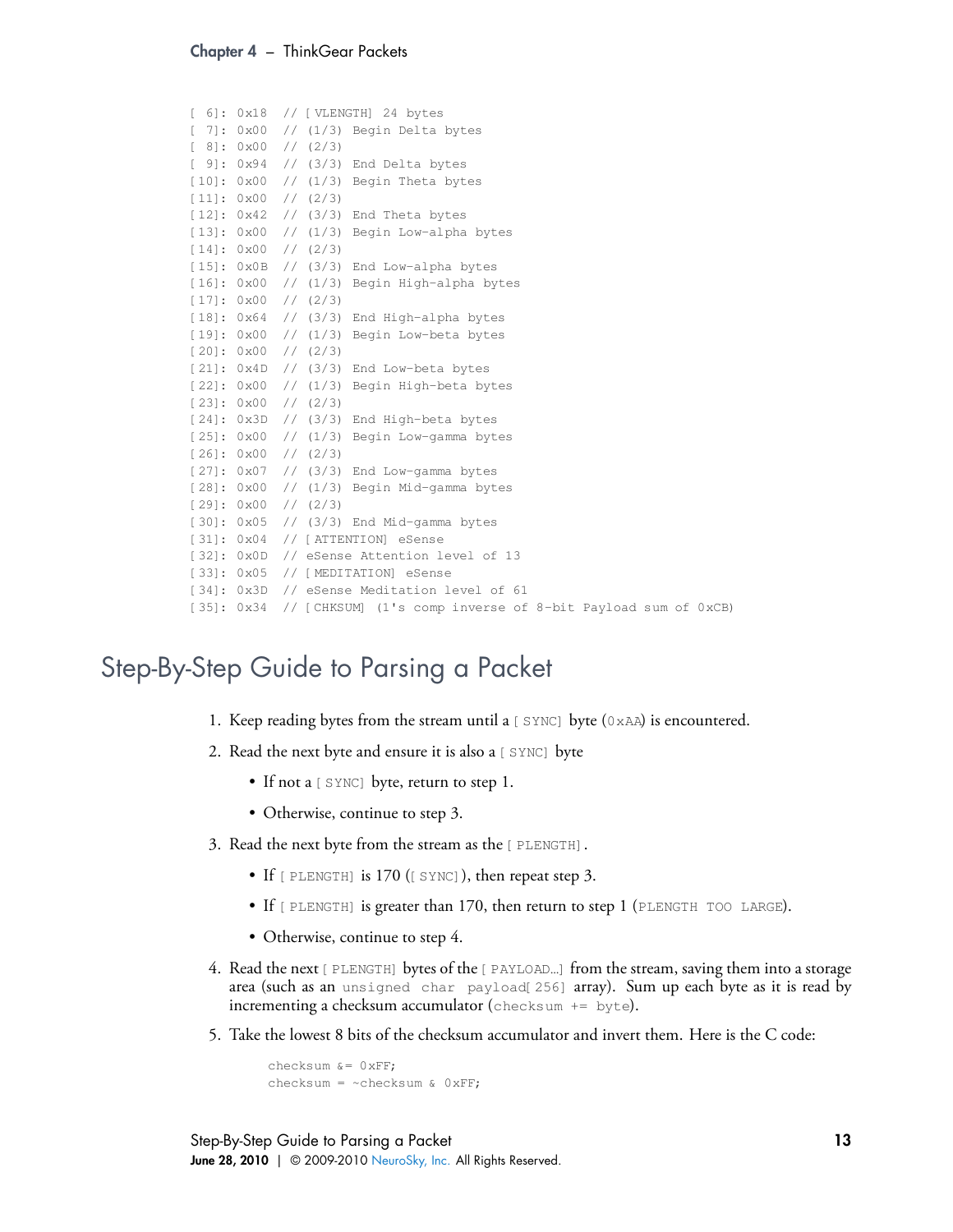- 6. Read the next byte from the stream as the CHKSUM byte.
	- If the [CHKSUM] does not match your calculated chksum (CHKSUM FAILED).
	- Otherwise, you may now parse the contents of the Payload into DataRows to obtain the Data Values, as described below.
	- In either case, return to step 1.

#### <span id="page-13-0"></span>Step-By-Step Guide to Parsing DataRows in a Packet Payload

Repeat the following steps for parsing a DataRow until all bytes in the payload[] array ( $[PEINGTH]$ bytes) have been considered and parsed:

- 1. Parse and count the number of  $[EXCODE]$  (0x55) bytes that may be at the beginning of the current DataRow.
- 2. Parse the [CODE] byte for the current DataRow.
- 3. If [CODE] *>*= 0x80, parse the next byte as the [VLENGTH] byte for the current DataRow.
- 4. Parse and handle the [VALUE...] byte(s) of the current DataRow, based on the DataRow's [EX-CODE] level, [CODE], and [VLENGTH] (refer to the Code Definitions Table).
- 5. If not all bytes have been parsed from the  $\text{payload}[$  array, return to step 1. to continue parsing the next DataRow.

#### <span id="page-13-1"></span>Sample C Code for Parsing a Packet

The following is an example of a program, implemented in C, which reads from a stream and (correctly) parses Packets continuously. Search for the word TODO for the two sections which would need to be modified to be appropriate for your application.

*Note*: For simplicity, error checking and handling for standard library function calls have been omitted. A real application should probably detect and handle all errors gracefully.

```
#include <stdio.h>
#define SYNC 0xAA
#define EXCODE 0x55
int parsePayload( unsigned char *payload, unsigned char pLength ) {
   unsigned char bytesParsed = 0;
   unsigned char code;
   unsigned char length;
   unsigned char extendedCodeLevel;
   int i;
   /* Loop until all bytes are parsed from the payload[] array... */
    while( bytesParsed < pLength ) {
        /* Parse the extendedCodeLevel, code, and length */
       extendedCodeLevel = 0;
        while( payload[bytesParsed] == EXCODE ) {
           extendedCodeLevel++;
           bytesParsed++;
```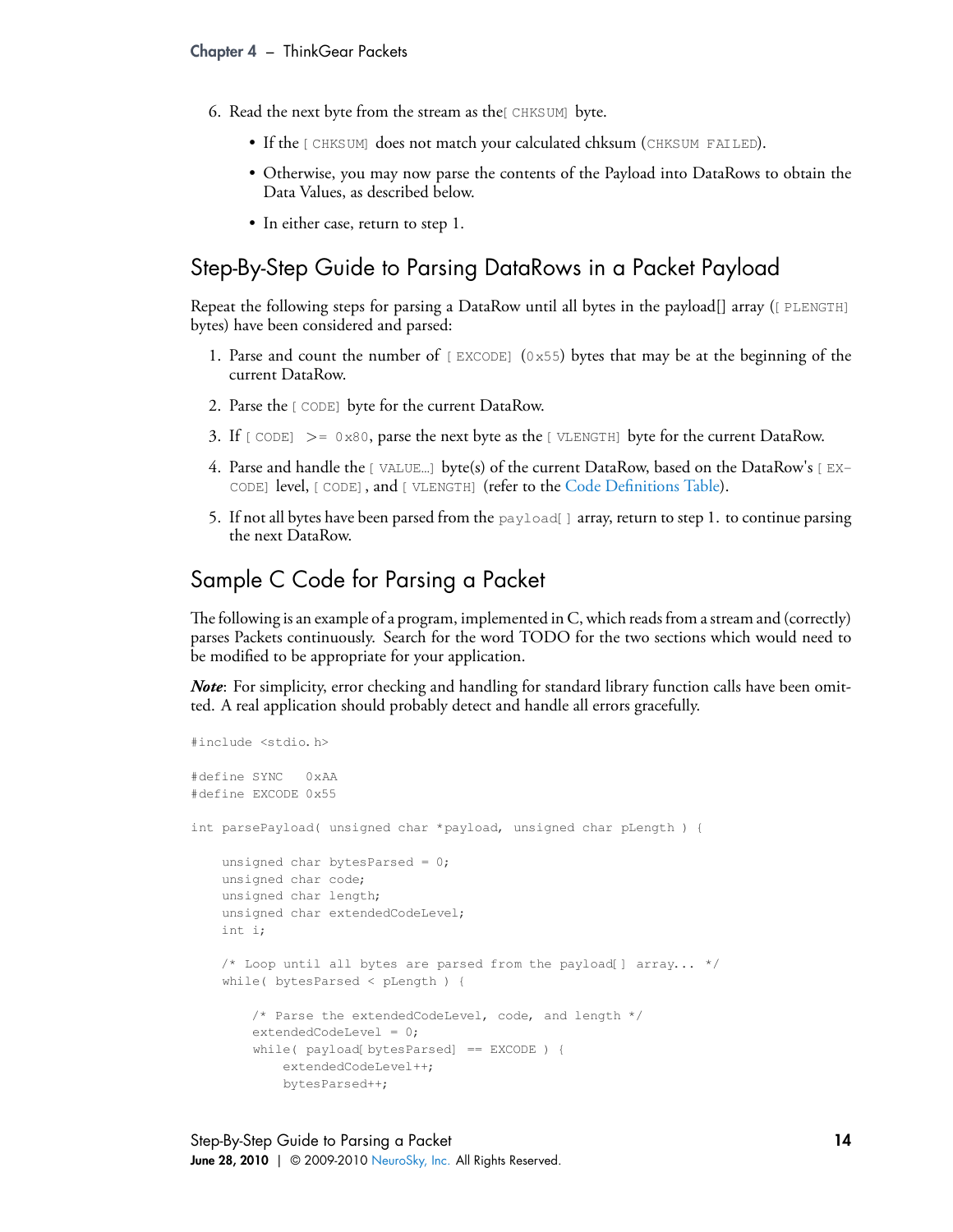```
}
        code = payload[bytesParsed++];
        if( code & 0x80 ) length = payload[bytesParsed++];
        else length = 1;
        /* TODO: Based on the extendedCodeLevel, code, length,
         * and the [CODE] Definitions Table, handle the next
         * "length" bytes of data from the payload as
         * appropriate for your application.
        */
        printf( "EXCODE level: %d CODE: 0x%02X length: %d\n",
               extendedCodeLevel, code, length );
        printf( "Data value(s):" );
        for( i=0; i<length; i++ ) {
            printf( " %02X", payload[bytesParsed+i] & 0xFF );
        \mathfrak{r}printf("\n\n\cdot");
        /* Increment the bytesParsed by the length of the Data Value */
        bytesParsed += length;
    }
   return( 0 );
}
int main( int argc, char **argv ) {
    int checksum;
    unsigned char payload[256];
    unsigned char pLength;
    unsigned char c;
    unsigned char i;
    /* TODO: Initialize 'stream' here to read from a serial data
    * stream, or whatever stream source is appropriate for your
    * application. See documentation for "Serial I/O" for your
    * platform for details.
    */
    FILE *stream = 0;
    stream = fopen("COM4", "r");
    /* Loop forever, parsing one Packet per loop... */
    while( 1 ) {
        /* Synchronize on [SYNC] bytes */
        fread( &c, 1, 1, stream );
        if( c != SYNC ) continue;
        fread( &c, 1, 1, stream );
        if( c != SYNC ) continue;
        /* Parse [PLENGTH] byte */
        while( true ) {
           fread( &pLength, 1, 1, stream );
            if ( pLength \sim= 170 ) break;
        }
        if( pLength > 169 ) continue;
        /* Collect [PAYLOAD...] bytes */
```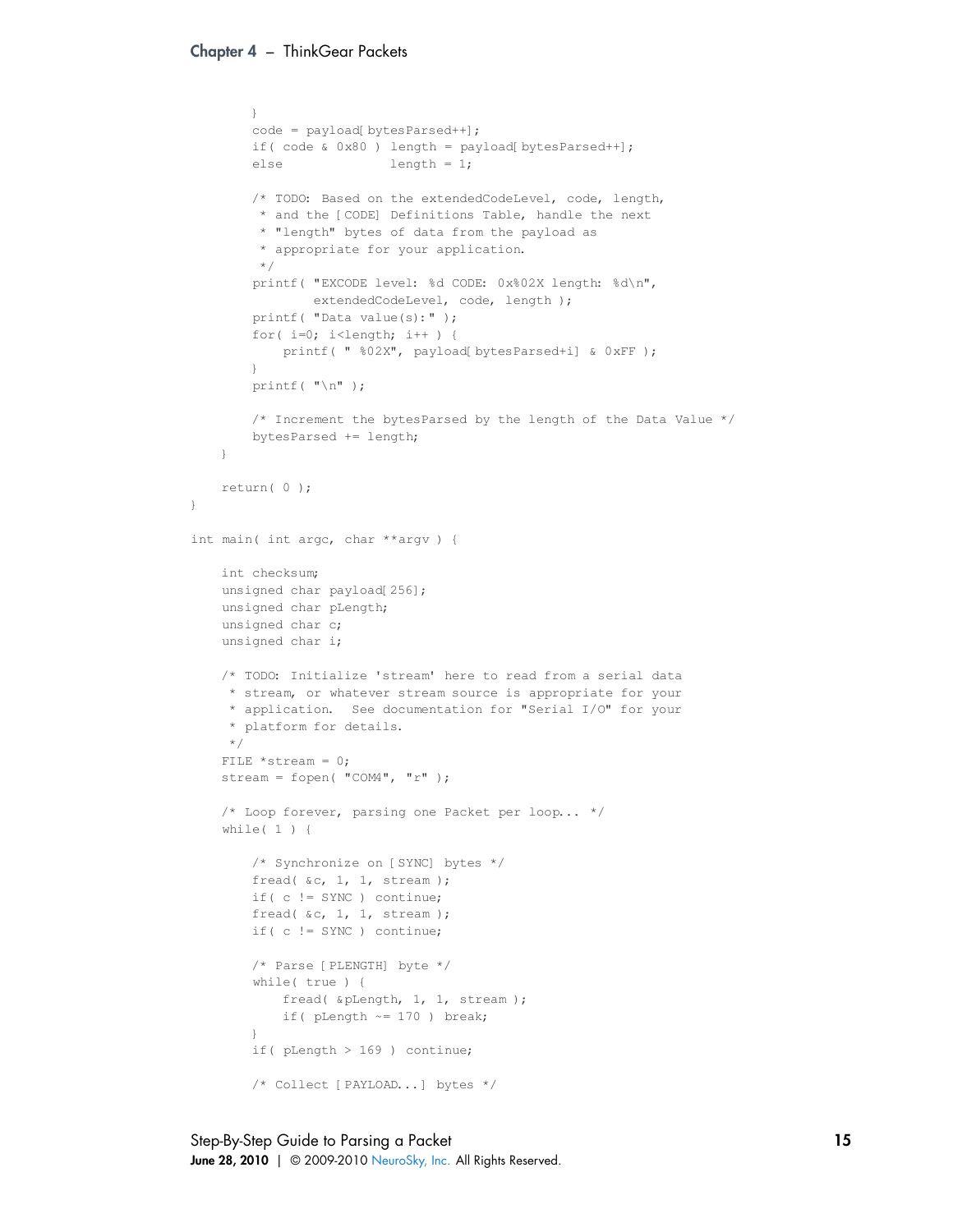```
fread( payload, 1, pLength, stream );
    /* Calculate [PAYLOAD...] checksum */
    checksum = 0;for(i=0; i<pLength; i++ ) checksum += payload[i];
    checksum \&= 0 \times FF;
    checksum = ~\simchecksum & 0xFF;
    /* Parse [CKSUM] byte */
    fread( &c, 1, 1, stream );
    /* Verify [CKSUM] byte against calculated [PAYLOAD...] checksum */
    if( c != checksum ) continue;
    /* Since [CKSUM] is OK, parse the Data Payload */
    parsePayload( payload, pLength );
}
return( 0 );
```
#### ThinkGearStreamParser C API

The ThinkGearStreamParser API is a library which implements the parsing procedure described above and abstracts it into two simple functions, so that the programmer does not need to worry about parsing Packets and DataRows at all. All that is left is for the programmer to get the bytes from the data stream, stuff them into the parser, and then define what their program does with the  $Valuel$ bytes from each [DataRow](#page-10-1) that is received and parsed.

The source code for the ThinkGearStreamParser API is provided as part of the MindSet Development Tools (MDT), and consists of a . h header file and a .  $\circ$  source file. It is implemented in pure ANSI C for maximum portability to all platforms (including microprocessors).

Using the API consists of 3 steps:

- 1. Deëne a data handler (callback) function which handles (acts upon) Data Values as they're received and parsed.
- 2. Initialize a ThinkGearStreamParser struct by calling the THINKGEAR\_initParser() function.
- 3. As each byte is received from the data stream, the program passes it to the THINKGEAR\_parseByte() function. This function will automatically call the data handler function defined in 1) whenever a Data Value is parsed.

The following subsections are excerpts from the ThinkGearStreamParser. h header file, which serves as the API documentation.

#### **Constants**

<span id="page-15-0"></span>}

```
/* Parser types */
#define PARSER_TYPE_NULL 0x00
#define PARSER_TYPE_PACKETS 0x01 /* Stream bytes as ThinkGear Packets */
#define PARSER_TYPE_2BYTERAW 0x02 /* Stream bytes as 2-byte raw data */
/* Data CODE definitions */
#define PARSER_BATTERY_CODE 0x01
```
Step-By-Step Guide to Parsing a Packet **June 28, 2010** | © 2009-2010 [NeuroSky, Inc.](http://www.neurosky.com) All Rights Reserved.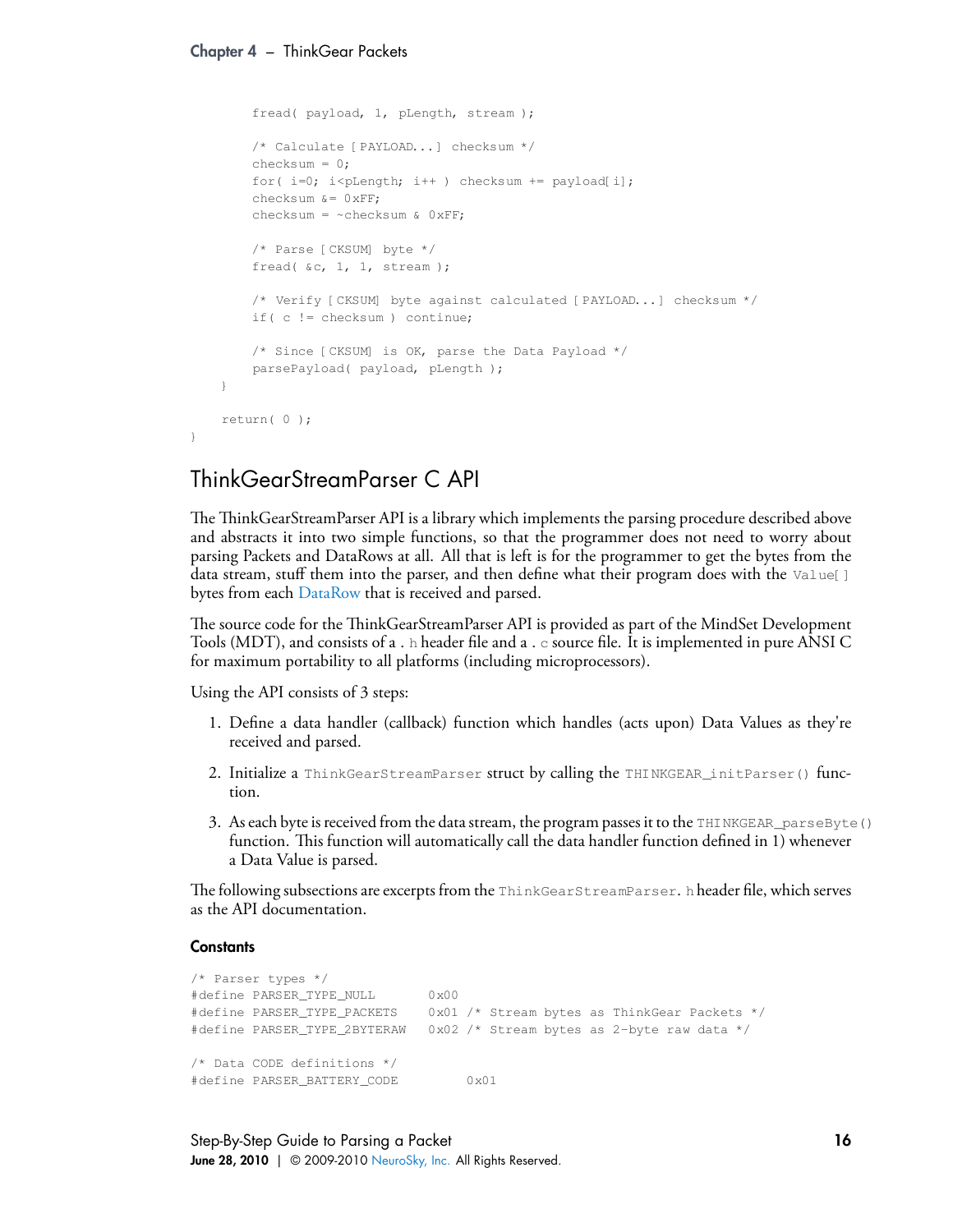| #define PARSER POOR SIGNAL CODE | $0 \times 02$  |
|---------------------------------|----------------|
| #define PARSER ATTENTION CODE   | $0 \times 04$  |
| #define PARSER MEDITATION CODE  | $0 \times 0.5$ |
| #define PARSER RAW CODE         | $0 \times 80$  |

#### **THINKGEAR\_initParser()**

```
/**
* @param parser Pointer to a ThinkGearStreamParser object.
* @param parserType One of the PARSER_TYPE_* constants defined
                           above: PARSER_TYPE_PACKETS or
                            * PARSER_TYPE_2BYTERAW.
* @param handleDataValueFunc A user-defined callback function that will
                            be called whenever a data value is parsed
                            from a Packet.
* @param customData A pointer to any arbitrary data that will
                             also be passed to the handleDataValueFunc
                             whenever a data value is parsed from a
                             Packet.
 *
* @return -1 if @c parser is NULL.
* @return -2 if @c parserType is invalid.
* @return 0 on success.
*/
int
THINKGEAR_initParser( ThinkGearStreamParser *parser, unsigned char parserType,
                     void (*handleDataValueFunc)(
                        unsigned char extendedCodeLevel,
                         unsigned char code, unsigned char numBytes,
                         const unsigned char *value, void *customData),
                     void *customData );
```
#### **THINKGEAR\_parseByte()**

```
/**
* @param parser Pointer to an initialized ThinkGearDataParser object.
* @param byte The next byte of the data stream.
 *
* @return -1 if @c parser is NULL.
* @return -2 if a complete Packet was received, but the checksum failed.
* @return 0 if the @c byte did not yet complete a Packet.
* @return 1 if a Packet was received and parsed successfully.
 *
*/
int
THINKGEAR_parseByte( ThinkGearStreamParser *parser, unsigned char byte );
```
#### **Example**

Here is an example program using the ThinkGearStreamParser API. It is very similar to the example program described above, simply printing received Data Values to stdout:

```
#include <stdio.h>
#include "ThinkGearStreamParser.h"
/**
* 1) Function which acts on the value[] bytes of each ThinkGear DataRow as it is received.
*/
```
Step-By-Step Guide to Parsing a Packet **June 28, 2010** | © 2009-2010 [NeuroSky, Inc.](http://www.neurosky.com) All Rights Reserved.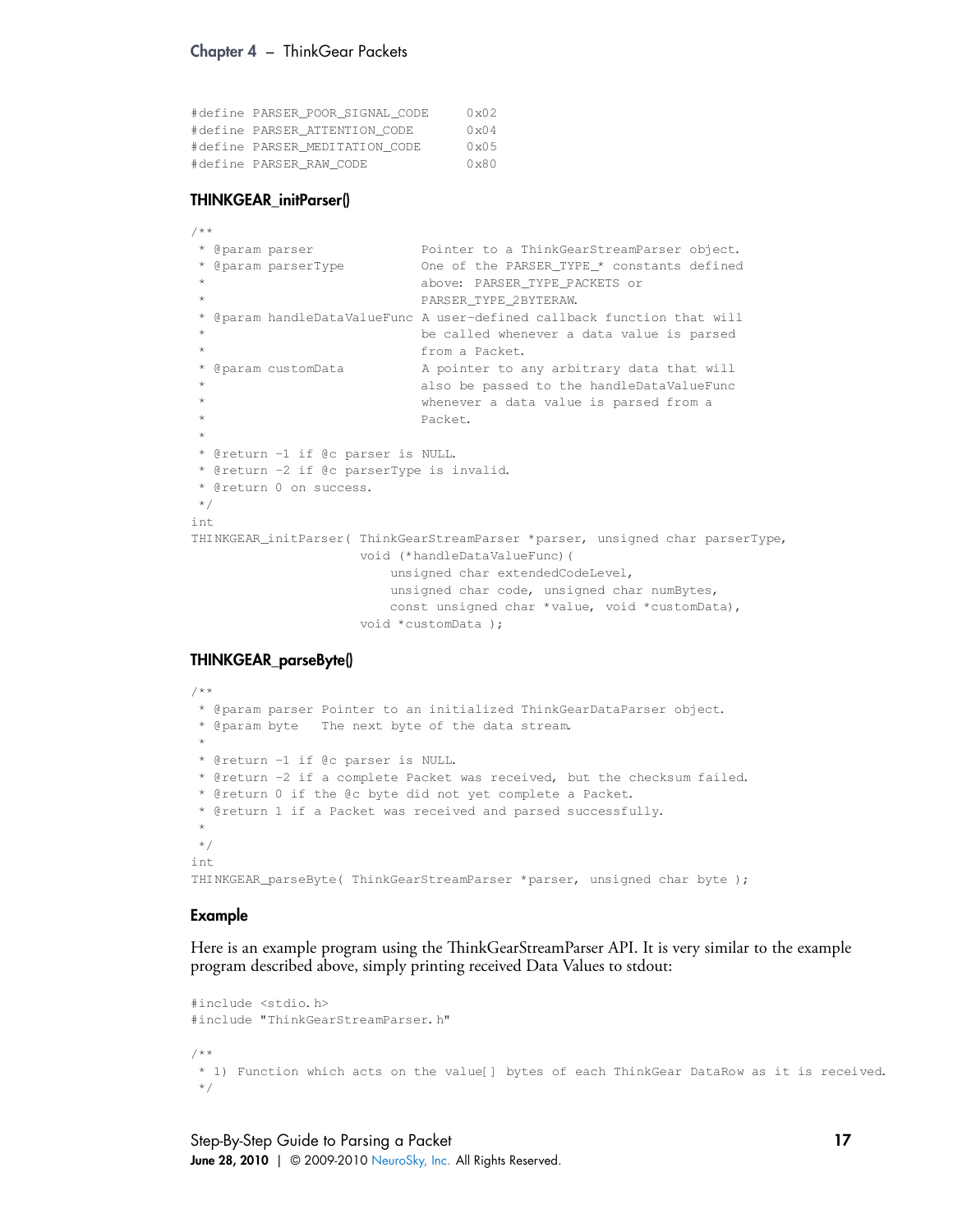```
void
handleDataValueFunc( unsigned char extendedCodeLevel,
                    unsigned char code,
                    unsigned char valueLength,
                     const unsigned char *value,
                     void *customData ) {
    if( extendedCodeLevel == 0 ) {
        switch( code ) {
            /* [CODE]: ATTENTION eSense */
            case( 0x04 ):
               printf( "Attention Level: %d\n", value[0] & 0xFF );
                break;
            /* [CODE]: MEDITATION eSense */
            case( 0x05 ):
                printf( "Meditation Level: %d\n", value[0] & 0xFF );
                break;
            /* Other [CODE]s */
            default:
               printf( "EXCODE level: %d CODE: 0x%02X vLength: %d\n",
                       extendedCodeLevel, code, valueLength );
               printf( "Data value(s):" );
               for( i=0; i<valueLength; i++ ) printf( " %02X", value[i] & 0xFF );
                printf( "\n" );
       }
   }
}
/**
* Program which reads ThinkGear Data Values from a COM port.
*/
int
main( int argc, char **argv ) {
    /* 2) Initialize ThinkGear stream parser */
   ThinkGearStreamParser parser;
    THINKGEAR_initParser( &parser, PARSER_TYPE_PACKETS,
                         handleDataValueFunc, NULL );
    /* TODO: Initialize 'stream' here to read from a serial data
    * stream, or whatever stream source is appropriate for your
    * application. See documentation for "Serial I/O" for your
     * platform for details.
    */
    FILE *stream = fopen( "COM4", "r" );
    /* 3) Stuff each byte from the stream into the parser. Every time
    * a Data Value is received, handleDataValueFunc() is called.
    */
    unsigned char streamByte;
    while( 1 ) {
       fread( &streamByte, 1, stream );
       THINKGEAR_parseByte( &parser, streamByte );
    }
```